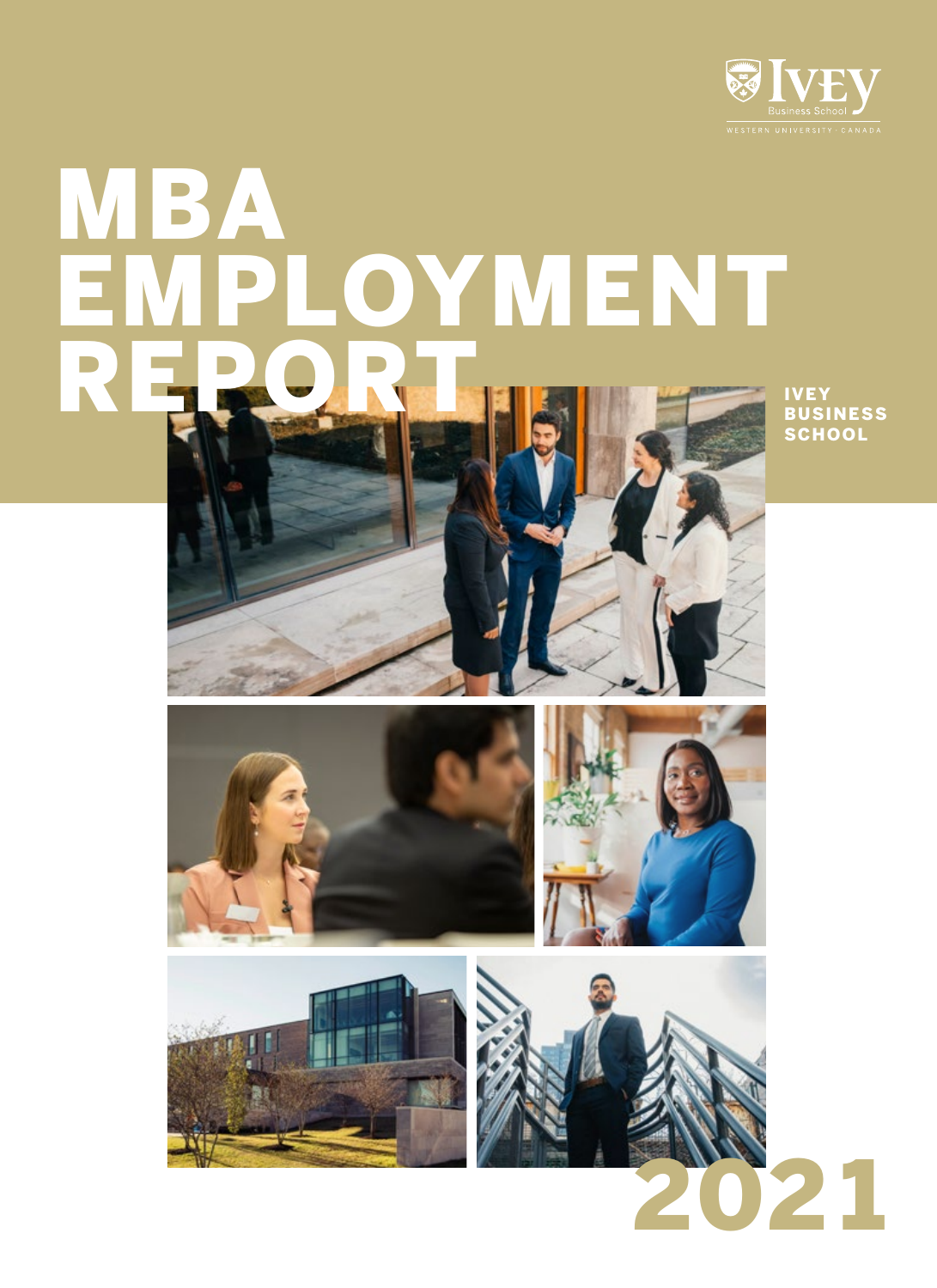### **Overview**

## MBA CLASS OF 2021: CONGRATULATIONS ON YOUR SUCCESS!

This class has been dedicated to its career goals, and in helping each other to grow and develop to reach new personal success. This hard work resulted in 97 per cent of the class receiving at least one job offer by three months post-graduation, and at six months post-graduation, this number has risen to 99 per cent.

The year has been truly transformative since 89 per cent of those receiving offers made at least one career transition – whether to another industry, function or location. Additionally, Ivey graduates recruited strongly in the consulting portfolio (30 per cent), in the diversified portfolio in areas such as technology and CPG (17 per cent), and financial services (29 per cent). It is encouraging to note that more students have been able to leverage their skills, competencies, and professional experience to secure offers from a broader range of industries.

The Toronto/GTA continues to be the preferred destination for MBA students to begin new roles upon graduation. Approximately 70 per cent of students who accepted offers chose to work in this urban centre. Ivey graduates also took up roles in different locations with 21 per cent accepting offers in different cities across Canada and nine per cent accepting offers in other geographic regions, both locally and globally.

The Class of 2021 has joined the more than 29,000 Ivey alumni globally. Many members of this network, as well as 221 corporate partners, played a pivotal role in our students' success. These results would not be possible without the organizations and alumni who not only trust us with their recruitment efforts, but share market insights that help drive our students' success.

Thank you to all of our corporate partners and alumni for your support and confidence in our Ivey MBA talent. We look forward to having another exciting year!

**Ivey Career Management**

**\$122,525**

Average total compensation (includes: base salary, signing bonus, and other guaranteed compensation), based on an 80-per-cent reporting rate.

**\$107,850**

Average base salary, based on an 80-per-cent reporting rate.

# **#1**

MBA Program in Canada for value of money.\*

**97%**

Percentage of those seeking employment who received at least one job offer within three months of graduation, based on a 96-per-cent reporting rate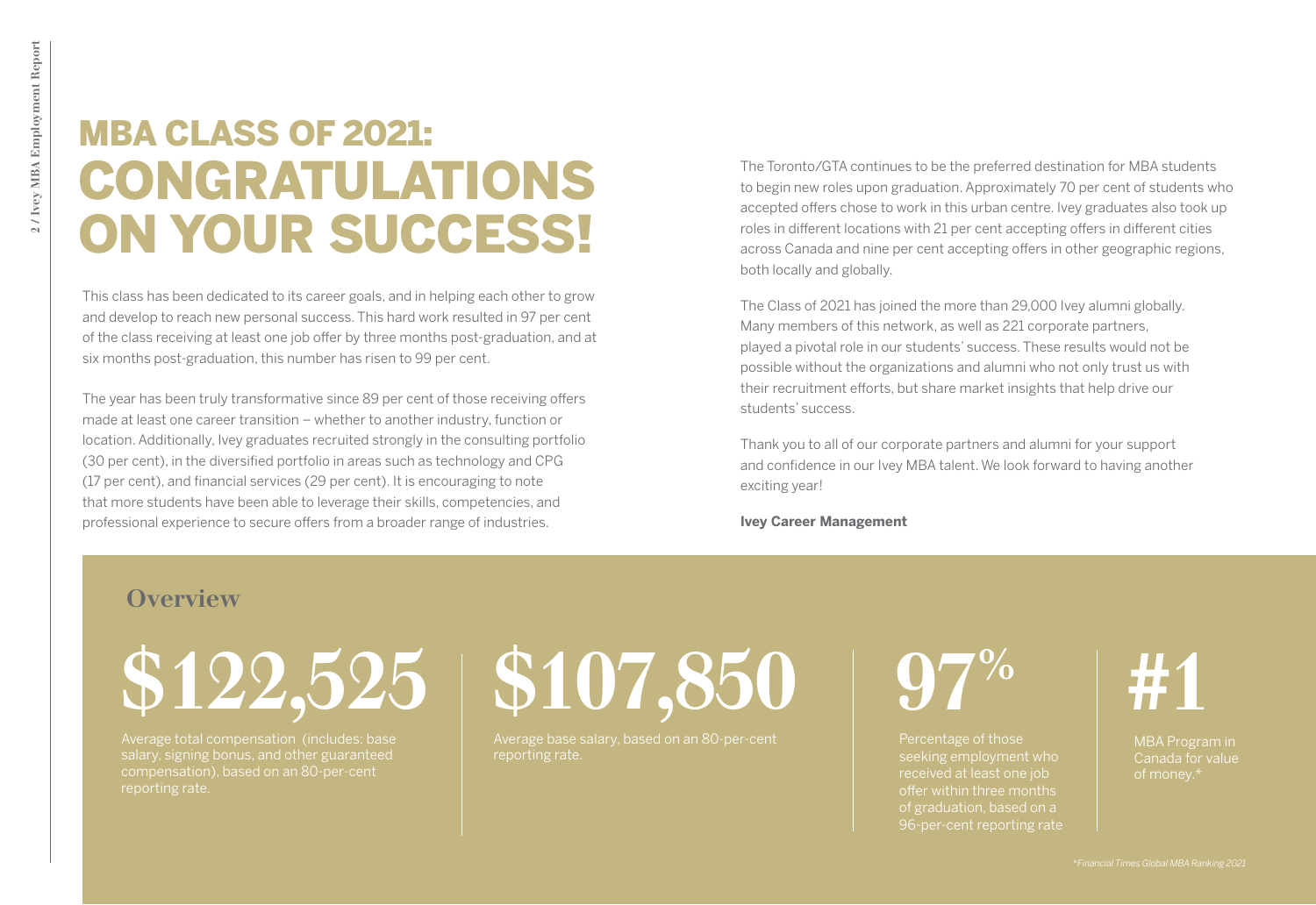## **Understanding the data**

The Employment Report provides prospective students with a snapshot of MBA outcomes to see how top programs compare, help them cull the list of schools they might want to consider, and find the one that's right for them.

Not all reports are created equal, but their intentions are the same: to help prospective students understand where recent graduates have gone in their post-MBA career endeavours.

All data, except where otherwise noted, is captured three-months post-graduation. The best schools follow a globally held standard of how and what to report, which is driven by the MBA Career Services and Employer Alliance. While most schools will break down the percentage of students who report having an offer, at Ivey, we believe transparency and detail are the basis of a trusting and lasting relationship with our students.

We also detail offer rates at both the threeand six-month points following graduation (and exclude data from students who are travelling, taking a leave of absence, or seeking entrepreneurship opportunities) to help you understand that, for some, the career journey is longer than for others, but, in the end, our graduates are successful.

With our Employment Reports, we target a minimum of 90 per cent of our students reporting their job status, which specifies whether they have received an offer or whether they are currently still jobseeking. For the 2021 MBA class, we had a 96-per-cent reporting rate three months post-graduation (which tells you how many people provided information).

## **Salary**<sup>(\$)</sup>

Salary is reported both at an aggregate level for the class overall and broken down by industry and function. We understand that each industry has its own demands and trade-offs, and the compensation standards often reflect that. Reporting salary in these ways helps you better assess what the graduates have self-reported as their compensation and in some cases make decisions on what industries they want to pursue.

### **Career transitions**

Prior work experience is an important admissions criteria at Ivey, and it often helps our graduates make their desired changes to new geographies, industries, and/or functions in new companies or in their previous companies. Looking at how many graduates in a class have made a change, as well as which companies came to look at the talent, may help you answer your own questions about the viability of the MBA and its role in helping you make the personal career change that started you on this journey in the first place.



### **Offers and reporting rate**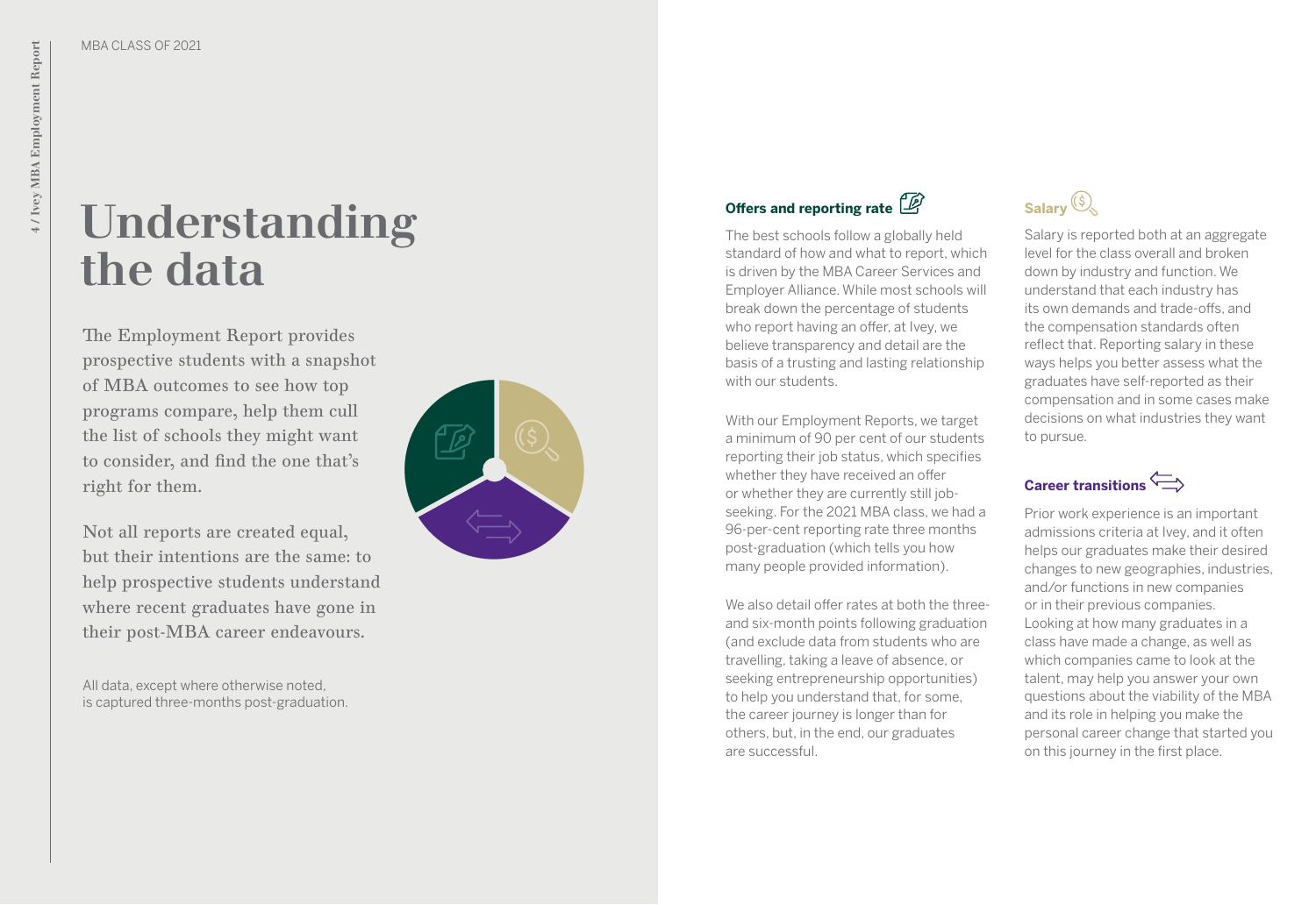| <b>PRE-MBA INDUSTRY OF EMPLOYMENT</b>    | <b>PERCENTAGE</b> |
|------------------------------------------|-------------------|
| <b>Financial Services</b>                | 25%               |
| Consulting                               | 22%               |
| Consumer Packaged Goods/Wholesale/Retail | 7%                |
| Energy & Resources                       | 7%                |
| Technology/Telecommunications            | 7%                |
| Engineering                              | 4%                |
| Healthcare/Pharmaceuticals/Medical       | 4%                |
| Marketing/PR/Advertising                 | 4%                |
| Government                               | 3%                |
| Charities/Not-for-Profit                 | 2%                |
| Legal                                    | 2%                |
| <b>Real Estate</b>                       | 2%                |
| Automotive                               | 2%                |
| Other                                    | 11%               |

## **Pre-MBA employment MBA 2021 passports represented**

International **Citizenship** 

Diversity of industries, functions, geography, and perspectives is one of the many strengths of the Ivey MBA. With a focus on Case-Method and experiential learning, students are able to challenge each other and learn from one another as they come up with strategies to solve real-life business problems.



# **Class of 2021 at a glance**





MBA CLASS OF 2021

**Other includes:** Construction, Education, Environmental, Manufacturing, Tourism/Leisure/Entertainment, Unknown.



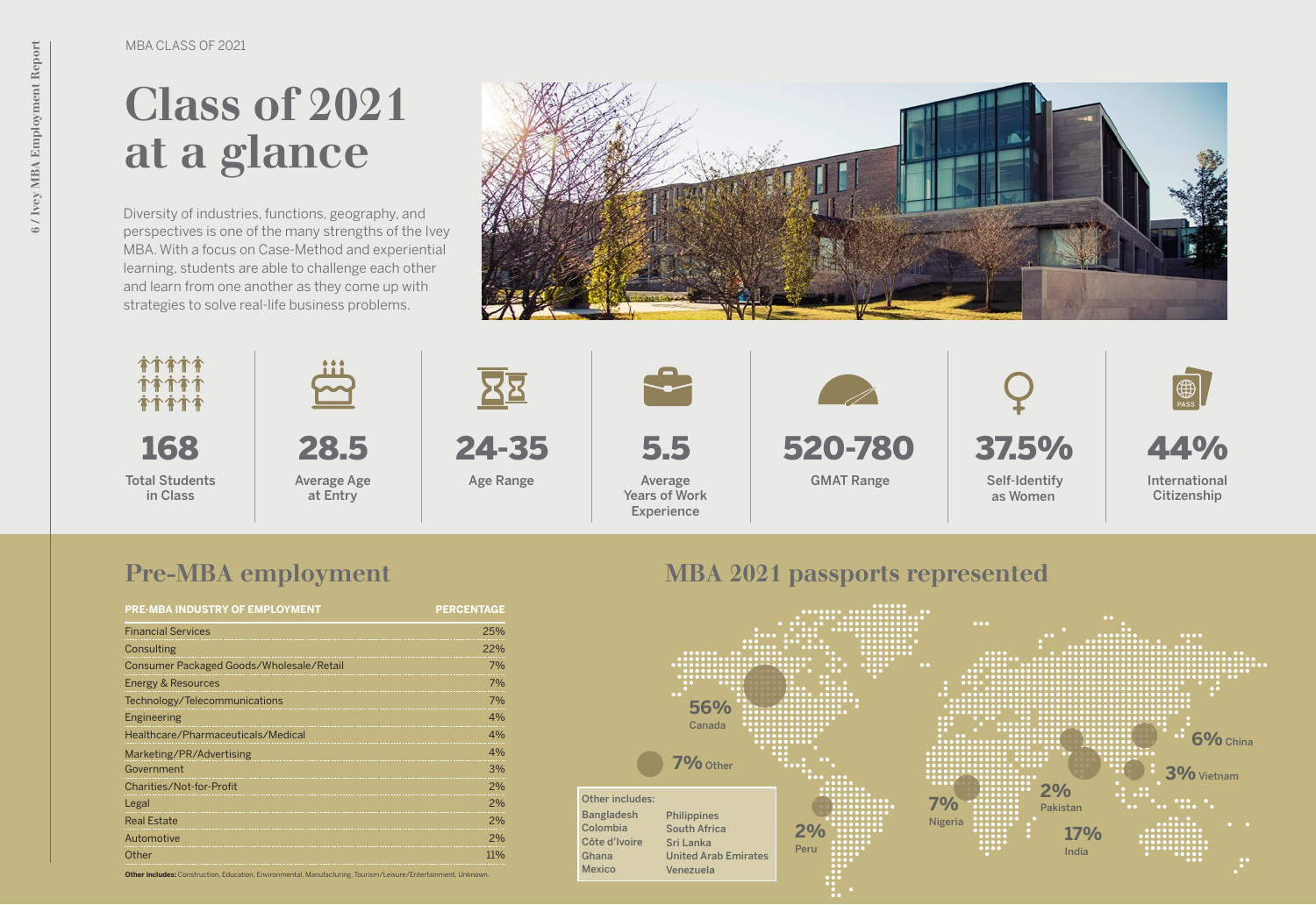# **Industry of accepted**





**Other includes:** Automotive, Charities/Non-Profit, Chemicals/Plastics, Government, Healthcare, Legal, Marketing/Advertising, Media/Entertainment, Retail, Tourism/Leisure, Transportation/

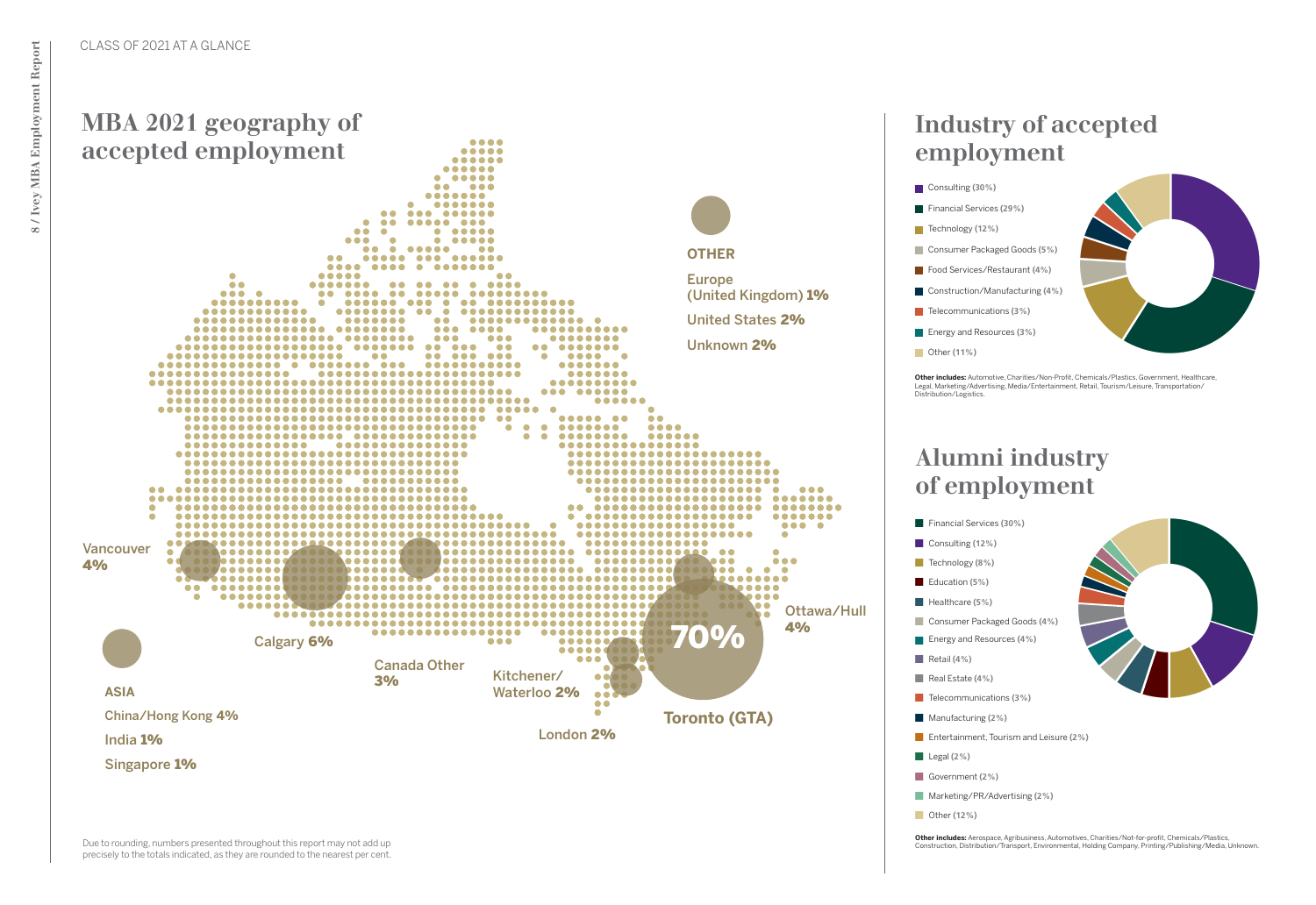Ivey's employment success is largely supported by its world-class Career Management department. Career Management guides MBAs through the recruiting and interview process, provides students with tools and resources, and helps them develop the skills they need to succeed in their post-MBA career journey.

# **Recruiting at the Ivey Business School**

**84**

Companies with which our MBA students accepted employment

Grads who accepted an **89%**

offer and made at least one career transition (change in geography)

**221**

Companies that

Students reporting satisfaction with the job they accepted post-MBA, reporting rate

Students returning **9** to their former employer

**91%**

**4** Number of students pursuing entrepreneurship

> "The way [the Admissions team] spoke about the people, and the culture and the community that Ivey fostered was something that really attracted me to the School."

**Kristina Weatherbee, MBA '21** Strategy Manager, Business Architecture Team, Telus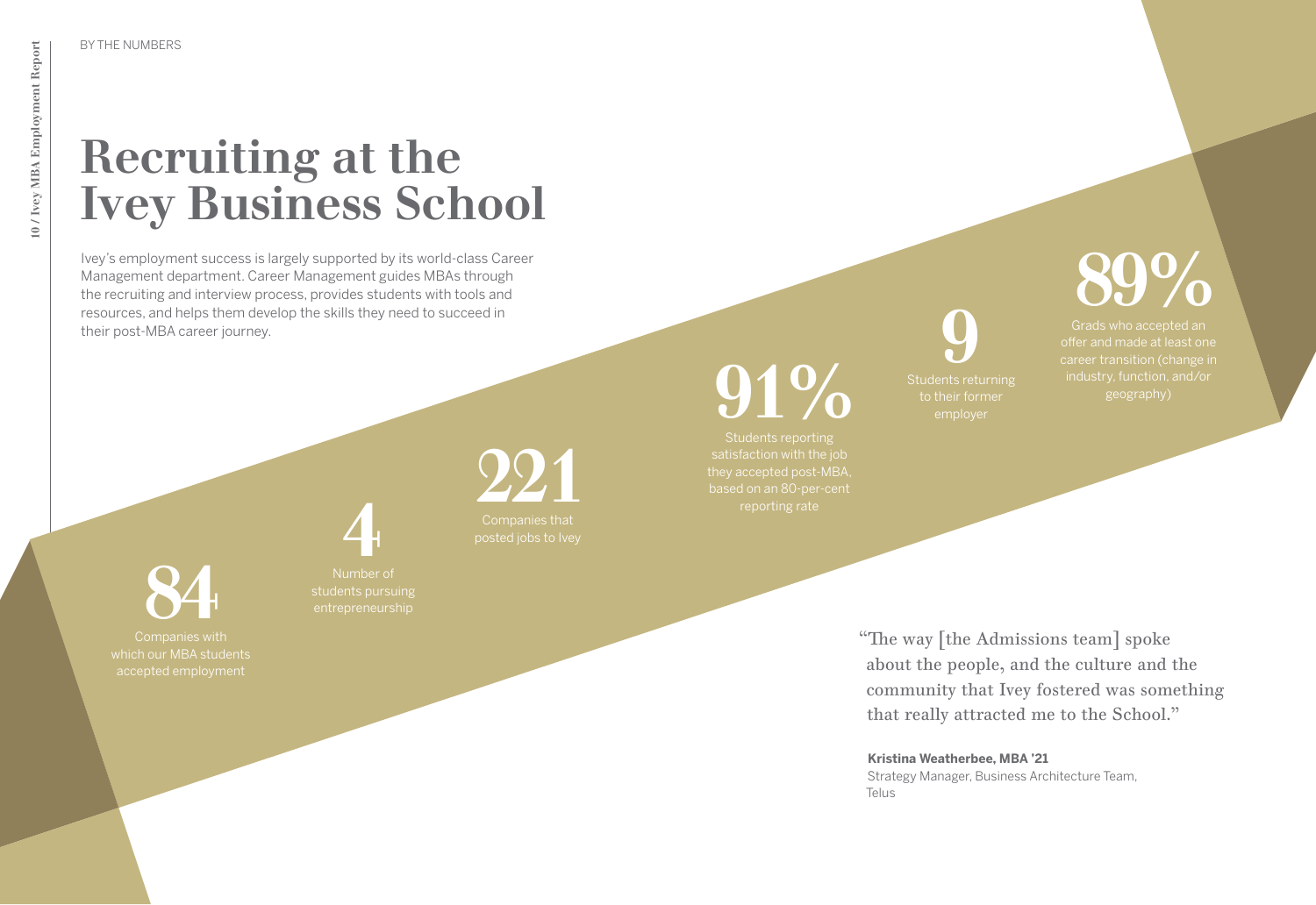|                               | % Receiving | Min \$   | Max \$    | Average \$ |
|-------------------------------|-------------|----------|-----------|------------|
| <b>Base Salary</b>            | 100%        | \$30,000 | \$219,000 | \$107,850  |
| <b>Signing Bonus</b>          | 38%         | \$1,000  | \$78,700  | \$16,266   |
| Other Guaranteed Compensation | 24%         | \$1,300  | \$101,000 | \$22,887   |
| <b>Total Compensation</b>     | 100%        | \$30,000 | \$272,000 | \$122,525  |

**Other includes:** Consulting – IT/Technology Digital;<br>Consulting – Human Capital; Consulting – Operations/Supply

## **Recruiting at the Ivey Business School**

- Career Management Posting **44%**
- Networking (Through School) **14%**
- Law School Recruiting **1%**

The power of the Ivey network was evident for the Class of 2021. The class relied on recruiting events with corporate partners and alumni, postings by Career Management, and their own skills developed during the program. Through their own networking abilities, 34 per cent of students secured their own opportunities, while 59 per cent took advantage of opportunities promoted through the School.

## **Source of accepted employment**



Graduate-facilitated

School-facilitated

- Networking (Outside School) **20%**
- **Previous Employer** (Before starting Ivey) **1%**
- Company Websites, External Job Boards/LinkedIn **13%**
- Source of offer unknown or not reported: seven per cent



## **Function of accepted employment**

\* based on 80-per-cent reporting rate of salary detail for class.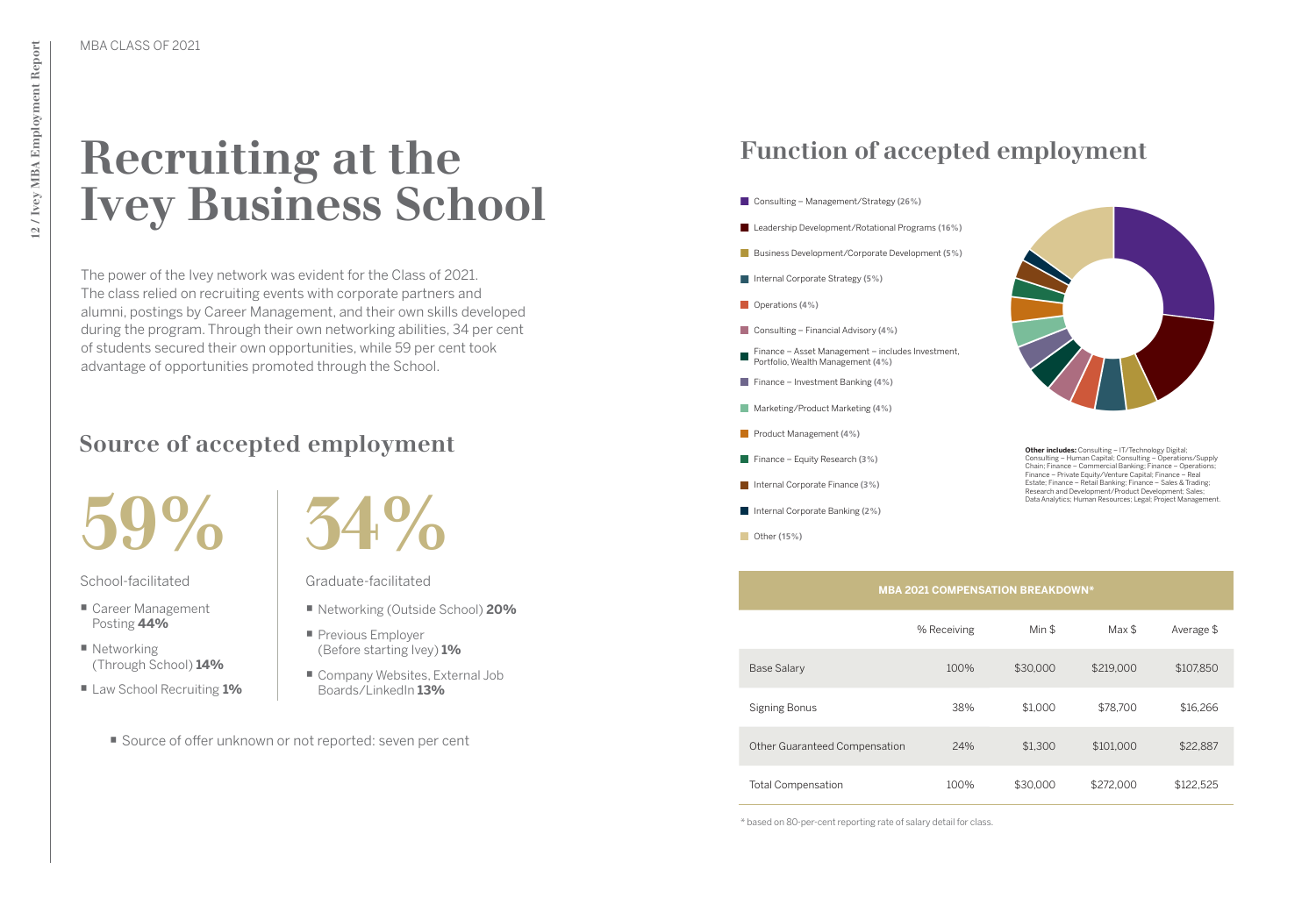# **Alumni Spotlight**

Born and raised in Lima, Peru, Cesar Hesse, MBA '21, was always attracted to marketing and sales. After several years working for domestic markets, Hesse transitioned to companies that allowed him to have responsibilities overseas where he broadened his business development skills, learned new cultures, and sought out an MBA program that offered greater international experiences.

The business school he chose required an intense curriculum that gave him insight into business innovation, the latest marketing trends, and understanding of other functions, such as finance, operations, and legal, among others. Ivey was the obvious choice. The School also provided Hesse with an exceptional connection to a global alumni network and access to employment opportunities at major Canadian corporations.

After completing the Ivey program, Hesse joined Kraft Heinz in Toronto as a Senior Manager

When Hemaka Priyanatha, MBA '21, was looking into an MBA program, he had two goals in mind: Go to a school that boasted an exceptional alumni network; and, gain the soft skills necessary to balance the financial acumen he had developed during his career in Sri Lanka.

Developing the right set of leadership skills was an important element in his desire to move to more senior positions. Also critical were the networking and presentation skills that would enable him to convey his ideas clearly. Ivey's challenging classroom environment was the experience he was looking for, an experience that began with a presentation just three days into the program.

"It was very nerve-wracking, but, at the same time, it made me push myself a little further, because it's what I came to Ivey to learn," he said. While COVID-19 soon forced the class to go virtual, Kristina Weatherbee, MBA '21, certainly enjoyed her role at a communications firm, where she was involved in project management, account management, and working with clients.

"I always felt at Ivey that every contribution I made in class was in a safe environment. I now realize that is so important in an organization," he said. "We want people to improve, to innovate, and if they don't feel like it's a safe environment to talk, to make mistakes, and to try, then the organization is not going to progress. This is something I'm trying to apply in my organization, to make sure that everyone joins the conversation and has the same chance to be heard."



"I really liked communications. I'm a big culture person and having a hand in developing a corporation's culture through its people was something I really enjoyed doing," Weatherbee said.

But Weatherbee wanted to have more of an impact on the broader strategy of a company. An MBA would give her an overall understanding of how an organization worked, and the positive and negative factors that affected its success. "As I thought about my end goal, I thought working in strategy would be something really interesting and would allow me to touch on many different areas of an organization," she said.



**Cesar Hesse, MBA '21** Senior Manager, Foodservice Channel Marketing, Kraft Heinz

#### **Hemaka Priyanatha, MBA '21**

Associate Investment Officer, International Finance Corporation (IFC)

### **Kristina Weatherbee, MBA '21**

Strategy Manager, Business Architecture Team, Telus

for the Foodservice Channel Marketing.

"Now I have a more holistic view of the business. I can better understand the impact that a marketing decision could make around the entire organization. It's extremely valuable to have different perspectives to analyze and tackle business issues."

Looking back on his Ivey experience, Hesse identified the professors, the quality of the classroom, and the support he received from the Career Management team before and during the program as keys to his success.

"I started working early on my preparation for the recruitment process and meeting alumni in the industries I was interested in. All of the staff were very helpful in supporting me and providing their perspectives. This allowed me to have a bigger picture of the challenges and opportunities in each industry and strengthened my decision to join the food industry," Hesse said.

The Ivey MBA program also provided Hesse with the tools and guidance he needed to become a more knowledgeable and empathetic leader.

the skills he learned in networking online have helped in his current role as Associate Investment Officer at the International Finance Corporation (IFC), the private-sector investment member of the World Bank Group in Washington, D.C., where his experience to date has been a virtual one. "I don't think we're ever going back to 100-per-cent in person, so these are great skills to have in my pocket."

The abilities learned in the classroom have certainly paid off in his new role with IFC.

"It was especially the debating aspect during class, where you have to speak up and present your opinion that has become so important," Priyanatha said. "When I am presenting at an investment committee meeting, they will ask questions and drill down on your decisions, and you have to be able to answer clearly and quickly. At Ivey, my professors would push us, and not just take your opinion at face value, but put us on the spot in front of 70 people."

And how has Ivey changed him from the person who came into the program many months ago?

"I'm an introvert. I was never comfortable reaching out to people to have conversations, but that is something I learned at Ivey and was a great change during my journey there."



Weatherbee considered several business schools, but Ivey's one-year intensive program put the School at the top of her list, enabling her to do her MBA quickly and get back into the workforce. But she had one concern: "I didn't know if I wanted to go to London, Ontario, for a year."

However, Weatherbee's discussions with Ivey's Admissions team changed her perspective.

"The way they spoke about the people, and the culture and the community that Ivey fostered, was something that really attracted me to the School. At the end of the day, the MBA is one year of your life. But your experience with the alumni community and the School is for the rest of your life. That really encouraged me to choose Ivey."

Now, as a Strategy Manager in the Business Architecture Team at Telus, Weatherbee is having the impact she desired in an organization that shares her passion for culture, and social purpose in an interesting and fastpaced industry.

"Ivey helped me feel more confident in the skillset that I have, and more confident in my ability. I was hesitant coming into the program because I didn't come from a traditional business background. Ivey does a great job of building a diverse class where everyone is bringing something unique to the classroom. The knowledge that I do have something important to contribute was an important part of my development."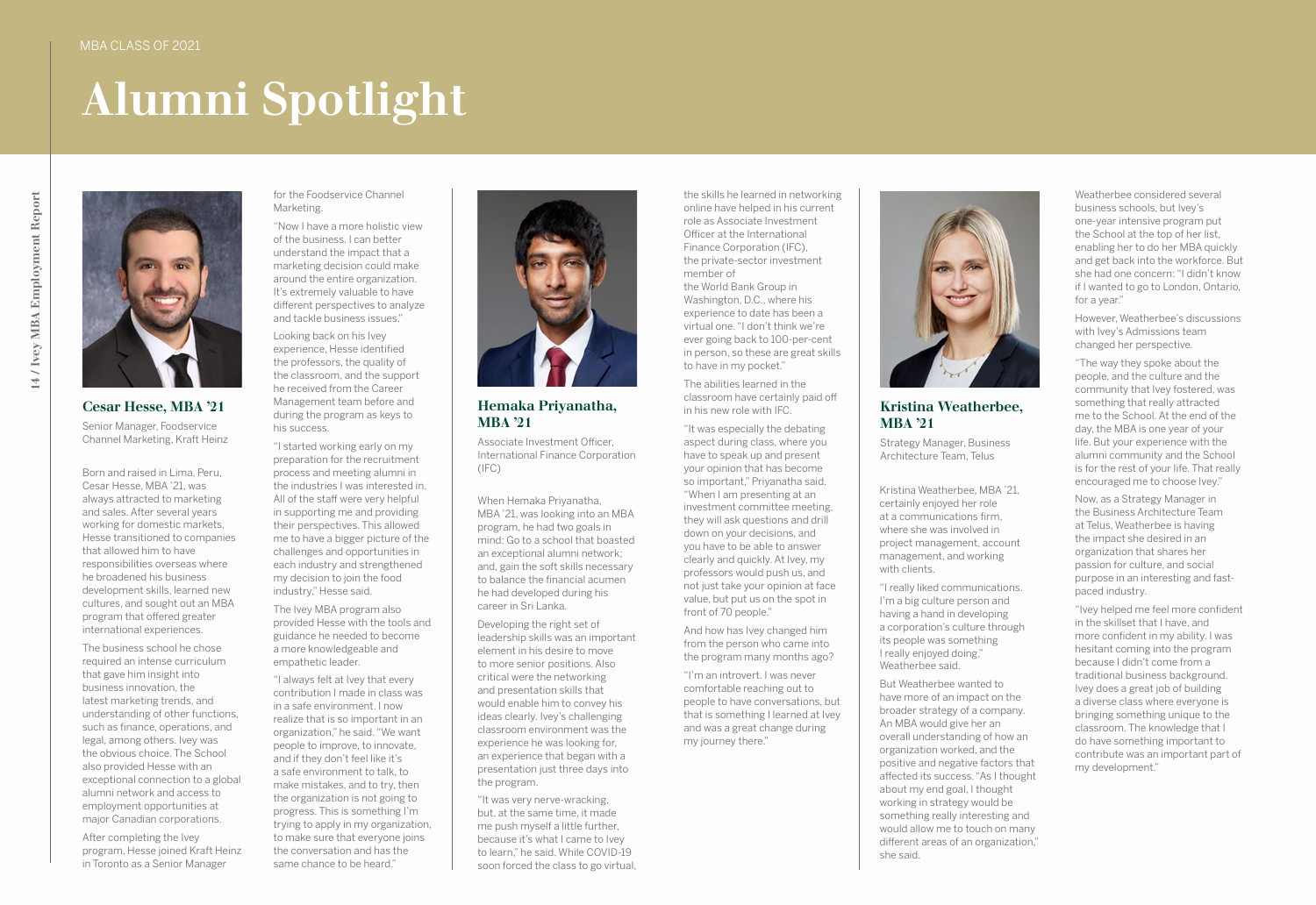# **Compensation by industry and function**

The Ivey MBA Class of 2021 saw 89 per cent of grads who had accepted an offer make at least one career transition (change in industry, function and/or geography – country) in the three months after graduation.

While many students embark on their MBA journey to move into a new function or industry, those who, this year, found they needed to pivot their approach because of the pandemic were also able to leverage their backgrounds and branch into areas that were growing.

## **Compensation by professional industries**

#### **ESSIONAL FUNCTION**

**Other industries include:** Arts/Media/Entertainment, Automotive, Charities/Non-Profit, Chemicals/Plastics, Construction, Environmental Services/Cleantech, Government, Healthcare – Pharmaceuticals/Biotech, Legal, Manufacturing, Marketing/Public Relations/Advertising, Metals/Mining/Quarrying, Tourism/Leisure, Transportation/Distribution/Logistics, Utilities – Electricity/Gas/Water.

## **Compensation by professional functions**

**Other functions include:** Data Analytics, Human Resources, Research and Development, and Sales. **Consulting – Other includes:** Financial Advisory, Human Capital, IT/Technology/Digital, and Operations/Supply Chain. **Finance – Other includes:** Commercial Banking, Operations, Private Equity, Venture Capital, Real Estate, Retail Banking, and Sales & Trading.

|                                                     | <b>MBA 2021 COMPENSATION BY PROFESSIONAL INDUSTRY</b> |                   |           |                   |                  |
|-----------------------------------------------------|-------------------------------------------------------|-------------------|-----------|-------------------|------------------|
| <b>INDUSTRY</b>                                     | % SHARE OF TOTAL<br><b>REPORTED SALARIES</b>          | MIN <sub>\$</sub> | MAX \$    | <b>AVERAGE \$</b> | <b>MEDIAN \$</b> |
| Consulting                                          | 30%                                                   | \$83,000          | \$219,000 | \$127,719         | \$115,000        |
| Consumer Packaged Goods,<br>Food Services, & Retail | 8%                                                    | \$84,000          | \$162,000 | \$107.333         | \$95,000         |
| <b>Financial Services</b>                           | 27%                                                   | \$40,000          | \$154,000 | \$96,121          | \$90,000         |
| Telecommunications                                  | 4%                                                    | \$80,000          | \$120,000 | \$96,500          | \$93,000         |
| Technology - Software &<br><b>Services</b>          | 13%                                                   | \$69,600          | \$150,000 | \$108,660         | \$107,360        |
| Other                                               | 19%                                                   | \$30,000          | \$150,000 | \$95,004          | \$92,500         |
| <b>Total</b>                                        | 100%                                                  | \$30,000          | \$219,000 | \$107,850         | \$100,000        |

|                                                                                      |                                              |             | MBA 2021 COMPENSATION BY PROFESSIONAL FUNCTION |                   |                  |
|--------------------------------------------------------------------------------------|----------------------------------------------|-------------|------------------------------------------------|-------------------|------------------|
| <b>FUNCTION</b>                                                                      | % SHARE OF TOTAL<br><b>REPORTED SALARIES</b> | <b>MINS</b> | MAX \$                                         | <b>AVERAGE \$</b> | <b>MEDIAN \$</b> |
| Business Development/<br>Corporate Development                                       | 5%                                           | \$69,600    | \$120,000                                      | \$96,420          | \$90,000         |
| Consulting - Management/<br>Strategy                                                 | 29%                                          | \$83,000    | \$219,000                                      | \$126,774         | \$115,000        |
| Consulting - Other                                                                   | 5%                                           | \$85,000    | \$155,000                                      | \$109,000         | \$105,000        |
| Finance - Asset Management<br>(includes Investment, Portfolio,<br>Wealth Management) | 3%                                           | \$90,000    | \$154,000                                      | \$113,000         | \$95,000         |
| Finance - Corporate Banking                                                          | 3%                                           | \$88,000    | \$110,000                                      | \$96,000          | \$90,000         |
| Finance - Equity Research                                                            | 4%                                           | \$85,000    | \$120,000                                      | \$101,250         | \$100,000        |
| Finance - Investment Banking                                                         | 4%                                           | \$90,000    | \$135,000                                      | \$110,000         | \$107,500        |
| Finance - Other                                                                      | 6%                                           | \$40,000    | \$125,000                                      | \$82,869          | \$85,080         |
| Internal Corporate Finance                                                           | 4%                                           | \$76,000    | \$120,000                                      | \$106,750         | \$115,500        |
| Internal Corporate Strategy                                                          | 6%                                           | \$84,000    | \$150,000                                      | \$107,083         | \$97,500         |
| Leadership Development<br>Programs                                                   | 17%                                          | \$80,000    | \$162,000                                      | \$106,301         | \$95,000         |
| Marketing & Product<br>Management                                                    | 8%                                           | \$30,000    | \$118,000                                      | \$84,556          | \$90,000         |
| Operations                                                                           | 5%                                           | \$65,000    | \$144,000                                      | \$102,144         | \$106,720        |
| Other                                                                                | 4%                                           | \$70,000    | \$120,000                                      | \$96,000          | \$97,000         |

|                | % SHARE OF TOTAL<br><b>REPORTED SALARIES</b> | <b>MIN \$</b> | MAX\$     | <b>AVERAGE \$</b> | <b>MEDIAN \$</b> |
|----------------|----------------------------------------------|---------------|-----------|-------------------|------------------|
|                | 5%                                           | \$69,600      | \$120,000 | \$96,420          | \$90,000         |
|                | 29%                                          | \$83,000      | \$219,000 | \$126,774         | \$115,000        |
|                | 5%                                           | \$85,000      | \$155,000 | \$109,000         | \$105,000        |
| ent<br>:folio, | 3%                                           | \$90,000      | \$154,000 | \$113,000         | \$95,000         |
| ng             | 3%                                           | \$88,000      | \$110,000 | \$96,000          | \$90,000         |
|                | 4%                                           | \$85,000      | \$120,000 | \$101,250         | \$100,000        |
| king           | 4%                                           | \$90,000      | \$135,000 | \$110,000         | \$107,500        |
|                | 6%                                           | \$40,000      | \$125,000 | \$82,869          | \$85,080         |
| e              | 4%                                           | \$76,000      | \$120,000 | \$106,750         | \$115,500        |
| ӽУ             | 6%                                           | \$84,000      | \$150,000 | \$107,083         | \$97,500         |
|                | 17%                                          | \$80,000      | \$162,000 | \$106,301         | \$95,000         |
|                | 8%                                           | \$30,000      | \$118,000 | \$84,556          | \$90,000         |
|                | 5%                                           | \$65,000      | \$144,000 | \$102,144         | \$106,720        |
|                | 4%                                           | \$70,000      | \$120,000 | \$96,000          | \$97,000         |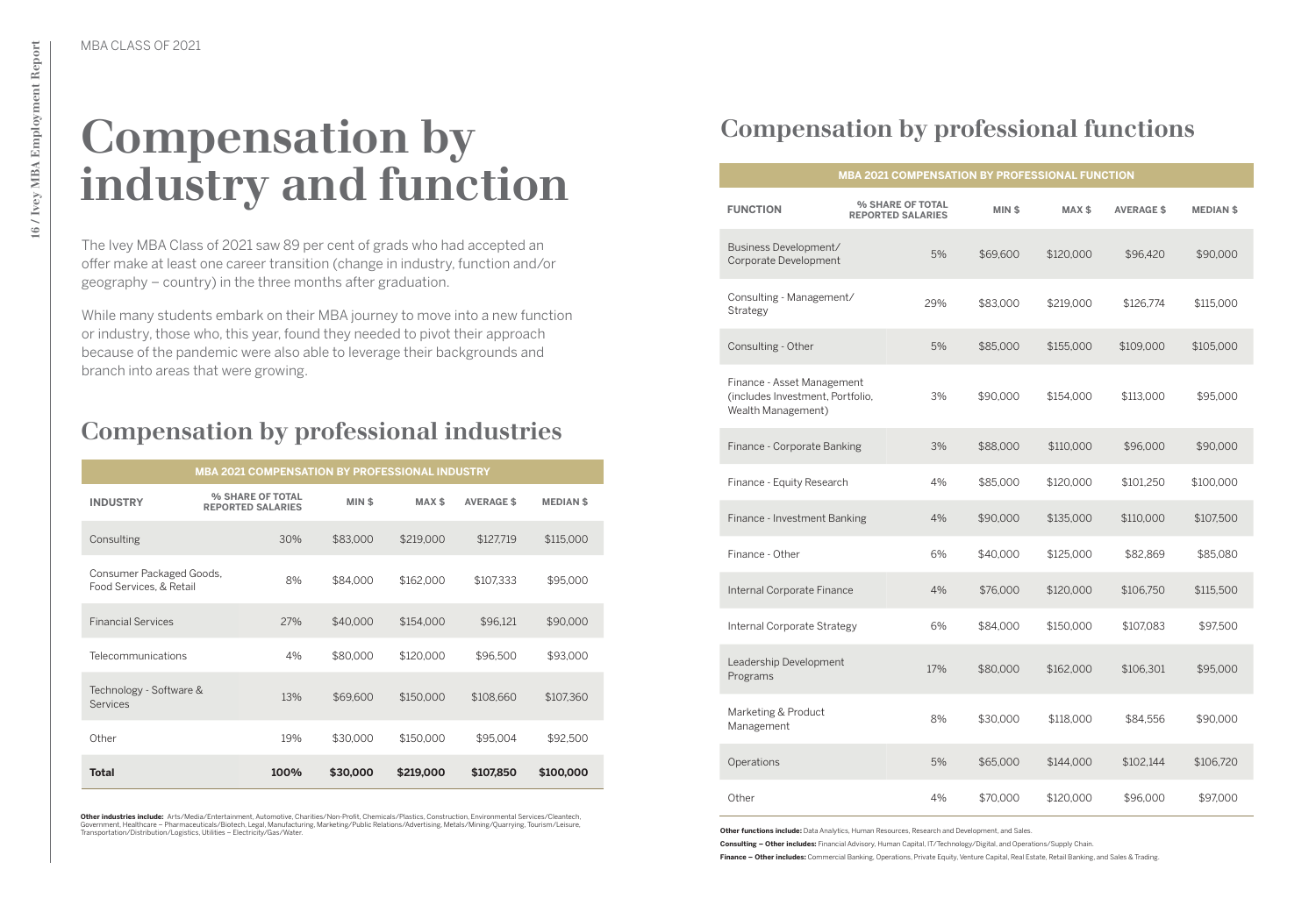## **Companies who engaged with students**

Below is a list of companies that engaged with Ivey's MBA students in the last three years through networking, company-sponsored education leave, hiring, formal postings, unadvertised job opportunities and/or campus recruiting. Companies that have been one of our top hiring firms throughout the past three years are in bold. Those companies denoted with an (\*) have hired at least one Ivey MBA grad in the past three years.

**Cineplex** MPC Film

#### **ACCOUNTING**

| Adam & Miles I I P        |
|---------------------------|
| Akler Browning LLP        |
| <b>Grant Thornton LLP</b> |
| Mazars                    |
| Williams & Partners       |

#### **AEROSPACE**

Fleet Canada Inc

SpaceRyde

#### **AGRICULTURE/ AGRIBUSINESS/ FORESTRY/FISHING**

Cargill Dairy Lane Systems Farmland LP Marcatus QED Okanagan Specialty Fruits Inc.

#### **ARTS/MEDIA/ ENTERTAINMENT**

MaRS Discovery District\* SickKids Foundation

Pelmorex Media Inc.\*

Race Roster

### **AUTOMOTIVE**

Driven Brands Martinrea International\* Spinny\* TRADER Corporation Volkswagen\*

#### **CHARITIES/NON-PROFIT**

Aga Khan Foundation Canada

**Mitrex** Model Living

Calgary Economic Development

Canadian National Institute for the Blind

Charity Intelligence Canada

Childreach

CNIB

Creative Destruction Lab\*

Cystic Fibrosis

BlockZero Innovations  $Inc.*$ 

Foundation DreamRider Productions

Environmental Defense Fund

Carpedia International Ltd.<sup>\*</sup>

Home Hospice Association Innovative Canadians for Change

Delphos International -FMA Inc.

### International Institute of Business Analysis (IIBA)

itrek Joint Inspection Unit of the United Nations System

> LEAP: The Centre for Social Impact

London Cross Cultural Learner Centre

Lower Mainland Christmas Bureau

Manitoba Technology Accelerator

Startup Canada Sunshine Foundation of

Canada The Cansbridge

Fellowship The Career Foundation

The Global Fund

The Prosperity Project

Toronto Board of Trade Venture for Canada

### **CHEMICALS/PLASTICS**

Air Products and Chemicals\*

Evonik Industries\* Nova Chemicals

**CONSTRUCTION**

EllisDon Corporation\* Future Buildings\*

> Great Gulf\* **Hilti\***

Lafarge Canada Inc.\*

Ledcor

Linwood Homes\*

Momentum Developments

Norland Limited\*

Ontario Regional Common Ground Alliance

Skylight Tools

Smith and Long\*

#### **CONSULTING**

### **Accenture\***

Adaptovate

Advanced Analytics and Research Lab

Stanley Black & Decker,  $Inc^*$ 

Ahria Consulting (formerly Carswell Partners)

Chimera Firearms **Training** 

Athari

Avanade\*

Bain & Company\*

BDO\*

BeMo Academic Consulting Inc.

BEworks

Kwantlen Polytechnic **University** 

Blu Ivy Group

Petra Mayer & Associates **Consulting** 

**Boston Consulting Group (BCG)\***

Brooklin Consulting **Capco\***

Carly Rian Group\*

CGI Group Coactuate

Dalberg

**Deloitte\***

Desa Global Leadership Inc.

Eastwood & Cleef\*

**Ernst & Young (EY)\*** Everest Group\*

Fusion Analytics

Gemic H.H. Angus & Associates\*

Hugessen Consulting Inc.

iDriveCareer (iDC) HR Consulting Canada Ltd. In the Funnel

Invictus Analytics and Strategy Inc.

IQVIA\* Iris Pricing Solutions

Isaac Operations

JTE Claims Consultants Ltd.

Juno Growth

**Kearney\***

Korn Ferry

**KPMG\***

LEVEL5 Strategy Group Lipton LLP

MasterCard Advisors\*

McNair Business Development Inc.

Mensana Change Management Ltd.\*

Mercer International Group\*

Meridian Compensation Partners

MNP LLP nD Insight

NetDynamic Consulting

Inc. Nielsen

Norima Consulting

Nous Group

Onova

Optimus SBR P3 Advisors Inc.\* **Partners in Performance\***

**McKinsey & Company\*** Visionary.is

PwC (Pricewaterhouse Coopers LLP)\* RBC Strategy & Transformation Services Revenue Management

Labs

Roland Berger\*

Satov\* Shift Health Slalom

SOHO Square Solutions Stack'd Consulting Inc.

Strategic Insight **Strategy&\*** Student Works Susan Goebel

The Burnie Group\*

Three Hive Consulting

Throughline Strategy Inc.

Tidal Equality

Trindent Consulting

Wavestone\*

**ZS\***

#### **CONSUMER PACKAGED**

**GOODS** Acosta

Apollo Health and Beauty

Care\*

Arterra Wines Canada

(AWC)

Aurora Cannabis Inc.

Breakthru Beverage

Group Brust

Calgary Trusted Cleaners

Canopy Growth Corporation\*

Equals Brewing Company

Inc.

General Mills\*

GOOD FOOD FOR GOOD

Green Hedge

High 12 Brands

Humboldt Distillery

Imperial Tobacco Canada

Indiva\*

#### **Johnson & Johnson\***

Kabo

Kimberly-Clark Inc.

**Kraft Heinz Inc.\*** Labatt Breweries of

Canada

Lockin China

Maple Leaf Foods

Maskeraide

McCain Foods

Mondelez International Nestle Canada Inc.\* NICU Farms Niagara Bottling Nudestix Inc

Organic Ocean

PepsiCo Canada

Procter & Gamble Inc.

Reckitt Benckiser (RB) Inc.

**Safronica** 

Sapsucker

Super Power Snax

**Tealeaves** 

Weston Foods Canada Inc.

#### **EDUCATION**

Acadium

AgScape

eCampusOntario

Higher Ground Education

Inspirely

International Indigenous Speakers Bureau

#### **Ivey Business School\***

Jain University Incubation Centre

LINKEDTOASIA

MarkMeldrum.com

myBlueprint.ca

Rosedale Academy

Scribendi Inc.

The Eagle Institute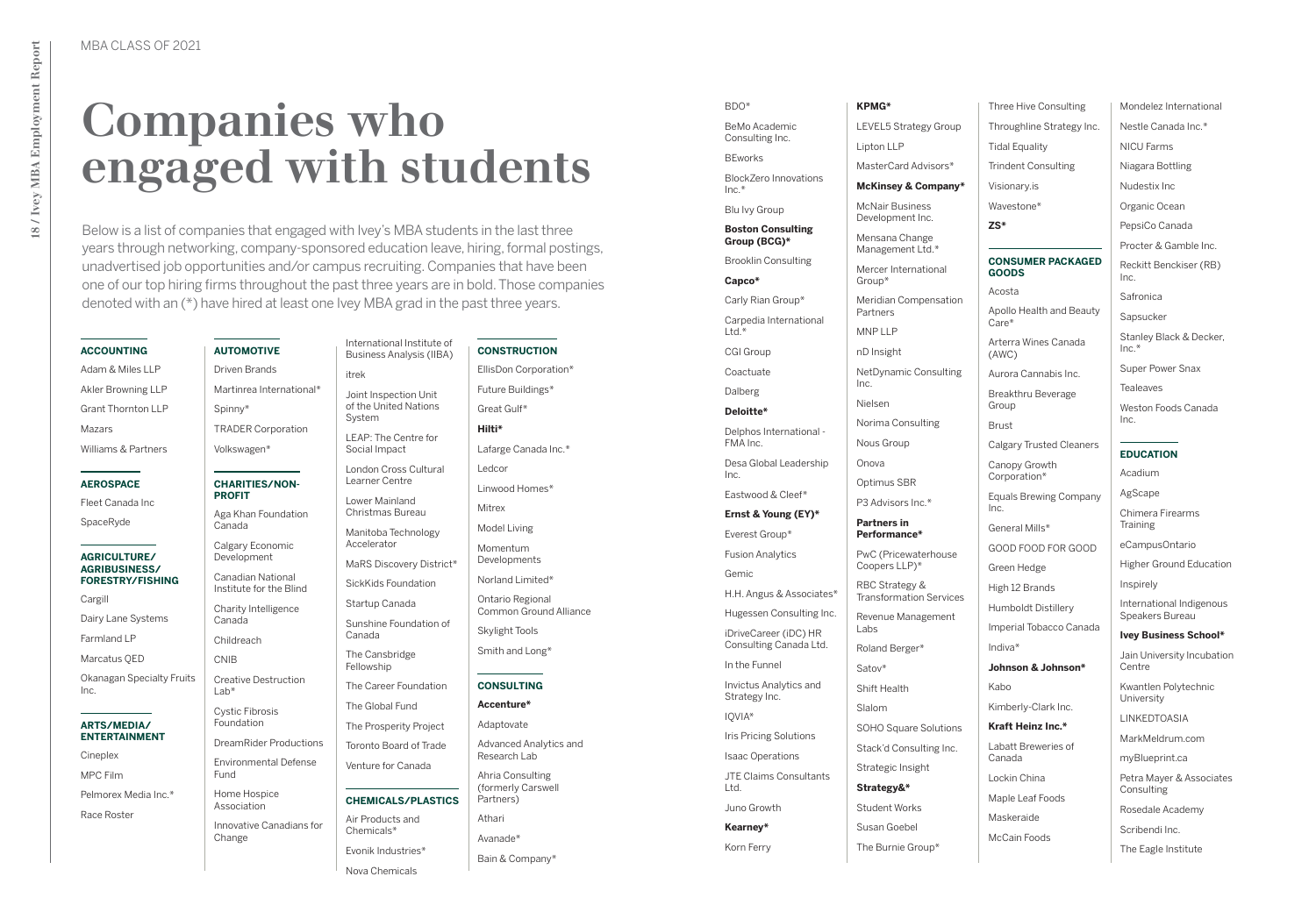#### MBA CLASS OF 2021

Top Hat

Trent University Tutor Doctor

University of British Columbia (UBC)

YaizY

**ENGINEERING**

Mazdis

#### **ENVIRONMENTAL SERVICES/ CLEANTECH**

Budget Environmental Disposal Danaher Corporation Heliolytics Inc. Sidewalk Labs\* Subterra Renewables\* Targray The Starfish

#### Trojan Technologies\* Youth Climate Lab

#### **EXECUTIVE SEARCH**

AM Solutions Worldwide Corporate Consultants David Aplin Goup DAY COMMUNICATIONS Ideal Candidate Insight Global Intercast Staffing Janet David + Associates Inc. Loberto & Associates Lock Search Group Meridia Recruitment MTA Network Russell Reynolds Associates Seedstages

Blackstone Blair Franklin Capital **Partners** 

South End Partners

### **FINANCIAL SERVICES**

ACR Alpine Capital Research

Agentis Capital AIMIA Alpha Square Group

Management Inc.\* Cidel Asset Management

Citi **Clairvest** 

Climate Innovation **Capital** 

American Express Canada \* Anson Funds ArcTern Ventures\* Area One Farms\* ATB Capital Markets Inc. Aviva Canada

Bank of America-Merrill Lynch Bank of Canada Barclays Capital Canada Baseline Capital\* BCI Birch Hill Equity Partners

#### **BMO Financial Group (Bank of Montreal)\***

British Columbia Investment Management Corporation (bcIMC)

Brookfield Capital Partners\*

Burgundy Asset Management

Business Development Bank of Canada

Callian Capital Group\* Canada Life Assurance Company\*

Canadian Coalition for Good Governance (CCGG)

**Canadian Imperial Bank of Commerce (CIBC)\***

Cannaroyalty & Trichome Cantor Fitzgerald

### Capital One

CBRE Investment Management Chou Associates

> OneSixtyTwo Digital **Capital**

Clairvest Group Inc. Clarke Inc.\*

CMLS Financial

ComCap LLC.

Connor, Clark & Lunn Financial Group

Cormark Securities

CPP Investments Cresco Labs (formerly Origin House/ Cannaroyalty)

Desjardins Group

Dhandho Capital Management

DLL Financial

Efficiency Capital\*

Eight Capital

Equitable Bank

Exponential Capital & Markets

Canada **Travelers Triovest** 

Export Development Canada\*

Fabriik

Ficanex Fidelity Investments

Firma Foreign Exchange

Corporation Forum Family Office GmbH

Framework Venture Partners

**FrontFundr** 

Galliant Advisors LP

Gazelle Capital Goldman Sachs & Co. Gravitas Financial Great Mountain Partners Great-West Life Green Court Capital Management

Greenhill & Co. GreenSky Capital Inc. Haywood Securities Inc.

HFG CHINA

Highland Creek Partners Hines

HomeEquity Bank\*

HSB Canada

HSBC Bank

iA Capital Markets\*

InstarAGF Inverlochy Capital Ltd

Invesco

Jacob Capital Management\*

JP Morgan

Juno Capital Partners\*

Kluane Partners

KOHO Korea Search Investment

**Partners** 

Koru\*

LaurelCrest Partners\*

Laurentian Bank

Legacy Private Trust\*

Legend Star\* LendCare Capital

Letko Brosseau

Lightheart Management Partners\*

Mantaro

Manulife Financial

Massey Capital Mawer Merchant Broker

Moneris Solutions

Morrison Park Advisors\* Munich Re

**National Bank of Canada\***

Novantas

Office of the Superintendent of Financial Institutions

Ontario Teachers' Pension Plan Board

Orbis Investment Management Ltd

Osprey Capital Partners Inc

Oxford Properties Group & OMERS

Paradigm Capital\*

Peridot Equity PIMCO

Plenary

Polar Asset Management Partners

Portland Investment Counsel

Power Corporation of Canada

President's Choice Financial

Prime Quadrant

PSP Investments

Purpose Advisor Solutions\*

Pzena Investment Management

Quantfury\*

Rally Asset

Raymond James Ltd

Rogue Insight Capital Ltd.

**Royal Bank of Canada** 

**(RBC)\***

S&P Global

Sagard Holdings **Scotiabank\***

Setter Capital

Signal Hill Equity Partners

Silicon Valley Bank Sprott Capital Partners Sprucegrove Investment Management Ltd

Square\*

Sun Life Financial Sun Life Global Investments\* Sustainalytics\* **TD Bank Group\***

The Daniels Corporation The Marquee Group Total Credit Recovery

Vistra Group China\* Windsor Private Capital World Bank Group\*

**FOOD SERVICES/ RESTAURANT** Chick-fil-A\* Freshii Gousto\*

HelloFresh Canada Mentum Group Inc. Recipe Unlimited Corporation\*

**Restaurant Brands International (RBI)\***

Saputo Inc.\*

The Butcher Shoppe

#### **GOVERNMENT**

Canadian Tax Foundation

Government of Canada\*

Government of Ontario\*

Halton Region

#### **Infrastructure Ontario\***

Liquor Control Board of Ontario (LCBO)

Property Assessment Appeal Board

#### **HEALTHCARE**

Apotex Baxter

 $Inc.*$ 

Bayer Inc. Baylis Medical Company

Bristol Myers Squibb

CleanSlate UV

Cohesys\*

Corus Orthodontists

DoseBiome

Eli Lilly and Company

eSight

Fathom Health

GlaxoSmithKline (GSK)\*

Grand River Community Health Centre

Greenspace Mental

Health Ipsen

Biopharmaceuticals\*

Mandara Pharma

McKesson

Medcan

Merz Therapeutics

Mind Cure Health

Mint Pharmaceuticals

Inc.

Nicoya Lifesciences Inc.

Novartis HealthCare Limited\*

Novo Nordisk

Ontario Bioscience Innovation Organization

Philips

PurposeMed

Remedy's Eglington Bayview Compounding Pharmacy

Sanofi Pasteur Limited

Southwest Ontario Aboriginal Health Access Centre

Straight Up Health Inc.

Sum Sanos

Sunnybrook

Szio+

Trillium Health Partners

Trudell Medical International

Wholistic Health Training & Research Centre

#### **LEGAL**

Davies Ward Phillips & Vineberg LLP\*

Fasken\*

Goodmans LLP\*

McCarthy Tétrault LLP\*

#### **MANUFACTURING**

3M Canada BFC Technologies EMCO Corporation INTEGRA Technologies\* Sansin Schneider Electric Sherwin-Williams Company Vintex Inc.\*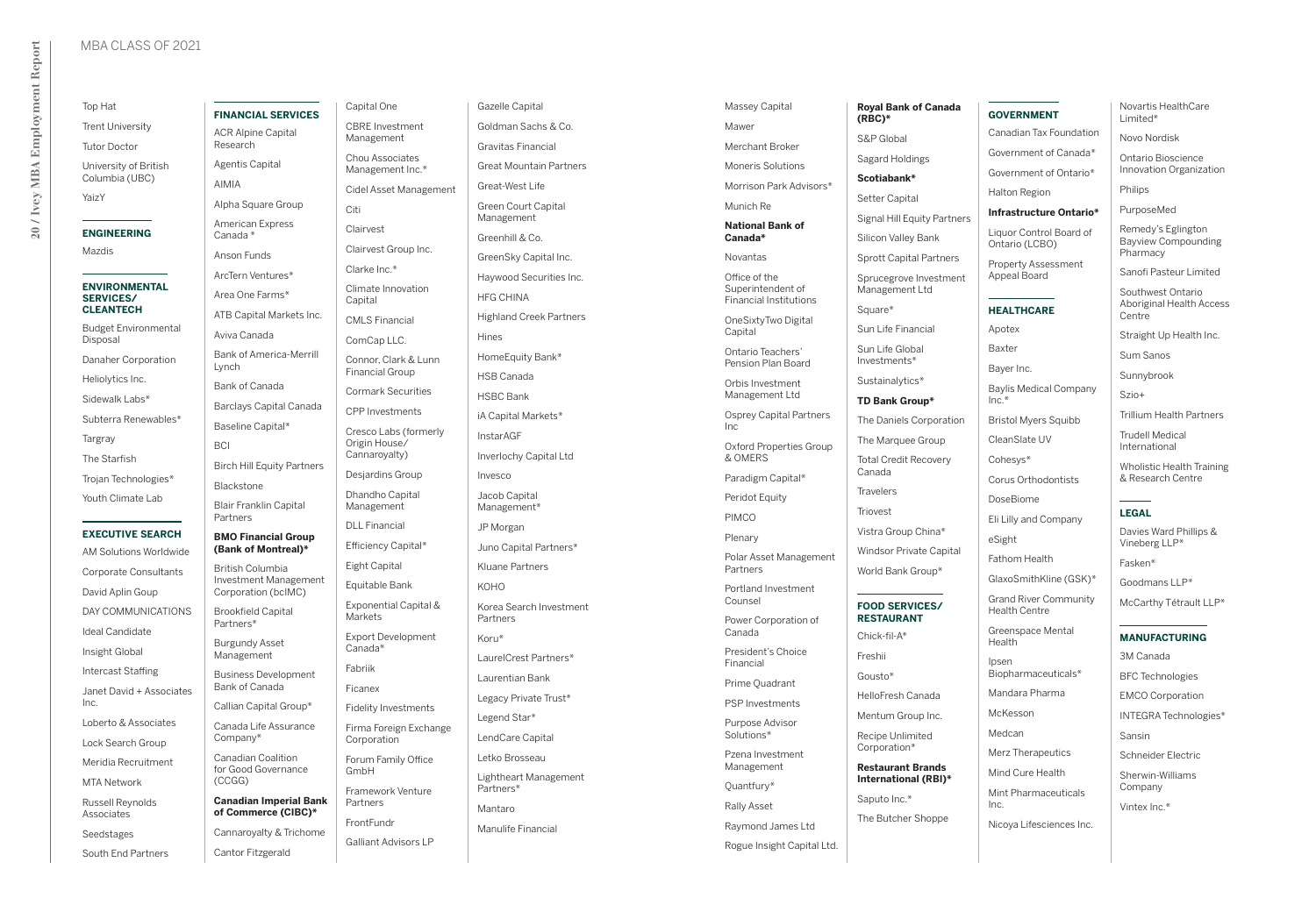| <b>MARKETING/</b>        |
|--------------------------|
| <b>PUBLIC RELATIONS/</b> |
| <b>ADVERTISING</b>       |
|                          |

BondBrandLoyalty Clients Loyalty

Hivestack\*

Kaleidoscope Content

Klick Group

LoyaltyOne

Mosaic Sales Solutions

New Market Group

Perpetua

The Thoughtful Design Group

Vantage Marketing Canada

Victory Creative Group

Wa Happa Inc.

#### **METALS/MINING/ QUARRYING**

Dumas Contracting

IAMGOLD

Teck Resources Ltd.\*

The Giampaolo Group Inc.

#### **PETROLEUM/ ENERGY/OIL AND GAS EXTRACTION**

Canadian RiteRate Energy Corporation

e-Zn

Imperial Oil

Moltex Energy

Next Hydrogen Corporation

Nexus Energy

Seven Generations Energy

Validere Technologies Inc.

### **REAL ESTATE** Avison Young

BentallGreenOak BuyProperly Cadillac Fairview CanFirst Capital Management Carpe Diem Suites **CentreCourt** Crespoint Real Estate

Devencore Diamante Development

Corporation\* Edenshaw Developments Limited

Greenrock Real Estate Advisors/Green Group of Companies

Kipling Group\* Kitchen Hub

Mattamy Homes

Municipal Property Assessment Corporation (MPAC)

Nightingale Group\*

One Properties Pure Industrial Real

Estate

QuadReal Property Group

Republic Developments Sotheby's International

Realty Canada

Transit Capital Corporation

Well Grounded Real Estate **RESEARCH** Labatories CPI

Canadian Nuclear

**TECHNOLOGY**

24/7 Intouch\* 51jobs.com Abersoft

Acerta Analytics Solutions Inc.\* Ada Support Inc. **Telesat** TELUS\* tenstorrent

Adobe Agorize

Alphavima Technologies Inc

Always Designing for People (ADP)

**Amazon\*** AOMS Technologies

Appficiency Inc. Apple\*

ApplyBoard

**Bell Canada Enterprises\***

BicDroid Inc. Blackhawk Network bld.ai Boss Insights CarfaxCanada

Avanti Software Ceridian Ltd.\* Constellation Software Creospark Consulting

Cisco Systems

Clearco\* Clear Path Robotics

Inc.

Services Inc. Dark Slope\*

Databook\* Datakite Inc

Delbridge Solutions

Diebold Nixdorf Door Dash\* DSGNFy Inc. ecobee

Ecopia Tech Corporation

Facebook FactSet

Freshbooks\* Get ResQ Ltd. Google Inc.

Green Apple Pay

Hackworks Inc HealthHub Patient Engagement Solutions **HRdownloads** IBM Ideal iLobby\* Infor Informal Systems Info-Tech Research Group Inc. Inside.com IntroHive Ionland Irwin Jiraftek Solutions Juno College Kaleyra\* Karrot Klick Inc. League Inc.\* Loopio Inc.

KEV Group Inc. Kira Systems\* Konrad Group Lynk Global\*

Mannin Research Inc

Mavennet MeazureUp Microsoft\* Mikutech

Nanocnet Ltd Neighbourli NERv Technology Inc. NestReady Inc. NiceJob Nuvis Ventures (Nuvis Technologies Inc) Omatic Software Omlove Optimity Inc. Overbond PatSnap\* RCATSONE RedIron Technologies Reprisk AG Resolver Inc. Riipen Roadmunk\* Rogers Royaltymine Salesforce\* Samsung Electronics Canada SAP Canada Inc.\* Shift Shomigo Shopify\* Skillz\* **StealthCo** Supervisa.ai

SV Academy Taptap Send The Better Navigation Company (BNC)

The Bogo App The Reynolds & Reynolds Company Thrive Health\* TikTok\* Trvlar US BeerSAVERS Systems Inc. Valence (Formerly Shift) Valsoft Corporation Varicent Software\* Vidyard Voiceflow Voices.com\* **Wipro Canada Ltd.\***

Xerox ZTR Control Systems

#### **TOURISM/ RECREATION/LEISURE**

Ace Transportation Group Easton's Group of Hotels Enterprise Holdings Fitness World Canada\* Hilton Hotels & Resorts Jerry Van Dyke Travel Service LTD Marriott International Quintessentially Canada

Sequoia Records

Employment Report **22 / Ivey MBA Employment Report MBA** Ivey

 $\overline{\phantom{0}}$  $\tilde{a}$ 

SnapTravel

The After 30 Podcast Toronto Blue Jays Toronto Garlic Festival

Corp

#### **TRANSPORTATION/ DISTRIBUTION/ LOGISTICS**

Air Canada Guillevin International Co. Microcad Computer

Corp.

Orkestra SCS\* Penske Logistics Second Closet The Lenbrook Group of Companies\* Torq Energy Logistics Ltd.

Vinzan International Inc. Vortex Freight

WestJet Airlines Ltd.\*

**UTILITIES WATER)**

## **(ELECTRICITY, GAS,**

Algonquin Power & Utilities Corp.\*

Enercare EPCOR Northland Power

Toronto Hydro TransAlta\*

#### **WHOLESALE/RETAIL**

Adidas Canada Limited

Aramark Canada

Aritzia\*

Best Buy

Canada Goose Inc.

Canadian Tire Corporation

Daraz Group

EVS Canada

Fruit of the Loom

George Weston Limited

Hudson's Bay Company

Koda Co.

Loblaw Companies Limited\*

lululemon athletica

LXR Canada Inc

Mattel

Miss To Mrs Wedding Gifts Inc.

Once Upon A Child - Toronto Leaside

Pandora Canada

Reliance Home Comfort

Riverside Natural Foods

Sephora

SSENSE

Staples Canada

TJX Canada/Winners Merchants International L.P.

Valor Distributions

Walmart Canada

Well.ca